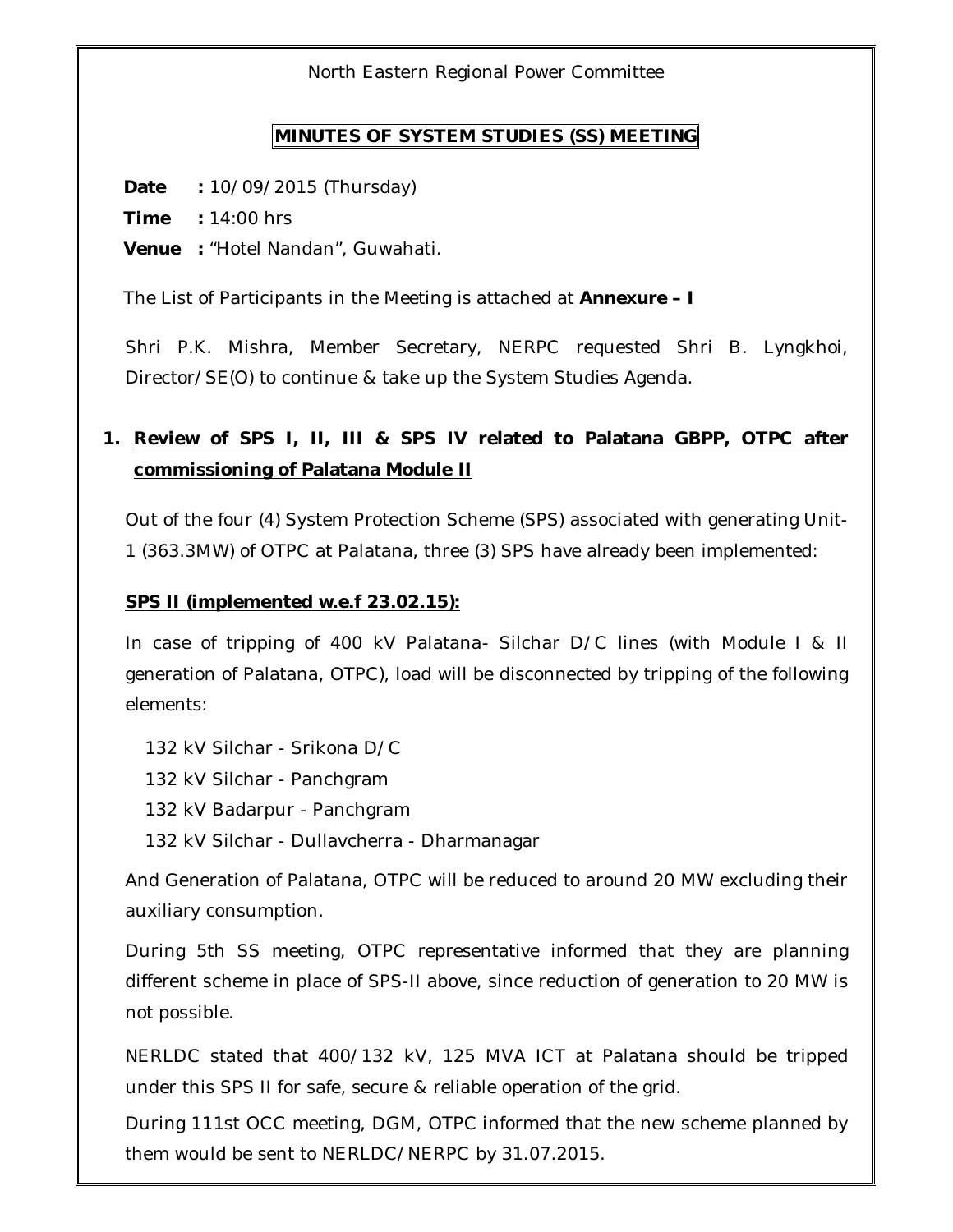# *Deliberation of the sub-Committee*

DGM (SO-II), NERLDC informed that new SPS II scheme is proposed by Palatana, OTPC. He stated that the following scheme proposed by Palatana, OTPC may be agreed:-

- 1. On receipt of trip signal of both 400 kV lines from Silchar end through PLCC or at OTPC end, if both or single 132 kV line available and generation above 120 MW, then trip command generated to ICT HC side breaker to avoid sudden overloading of 132 kV lines. The trip signal will be generated by executing algorithm in DCS.
- 2. When both 132 kV lines tripped along with 400 kV line, no tripping shall be initiated as all generators breaker tripped on over speed protection on protection class C.

However the following scheme proposed by Palatana, OTPC may not be agreed as 120 MW may not be absorbed by Tripura system under certain scenario.

1. When total generation of OTPC<=120 MW, no breaker tripping shall be initiated. As the load reduction done manually subjected to availability of 132 kV lines (if both 132 lines available load reduction not required)

 OTPC had informed that total generation shall be varying from 15 MW to 726.6 MW. It is proposed that in case of tripping of 400 kV Palatana – Silchar I & II line, Palatana generation will be reduced to 15 MW through SPS II when both 132 kV lines from Palatana are available.

# *Action: OTPC*

NERLDC informed that since Palatana is now generating more than 500 MW, SPS I, & SPS IV associated with Palatana, OTPC are to be renewed & redesigned:-

#### **SPS I (implemented w.e.f 14.09.13):**

In case of tripping of Module I & II of Palatana, OTPC, load disconnection is to be enhanced.

# **SPS IV (implemented w.e.f 23.02.15):**

In case of tripping of 400 kV Silchar – Byrnihat & 400 kV Silchar- Azra lines (without generation of Palatana, OTPC), load disconnection is to be enhanced.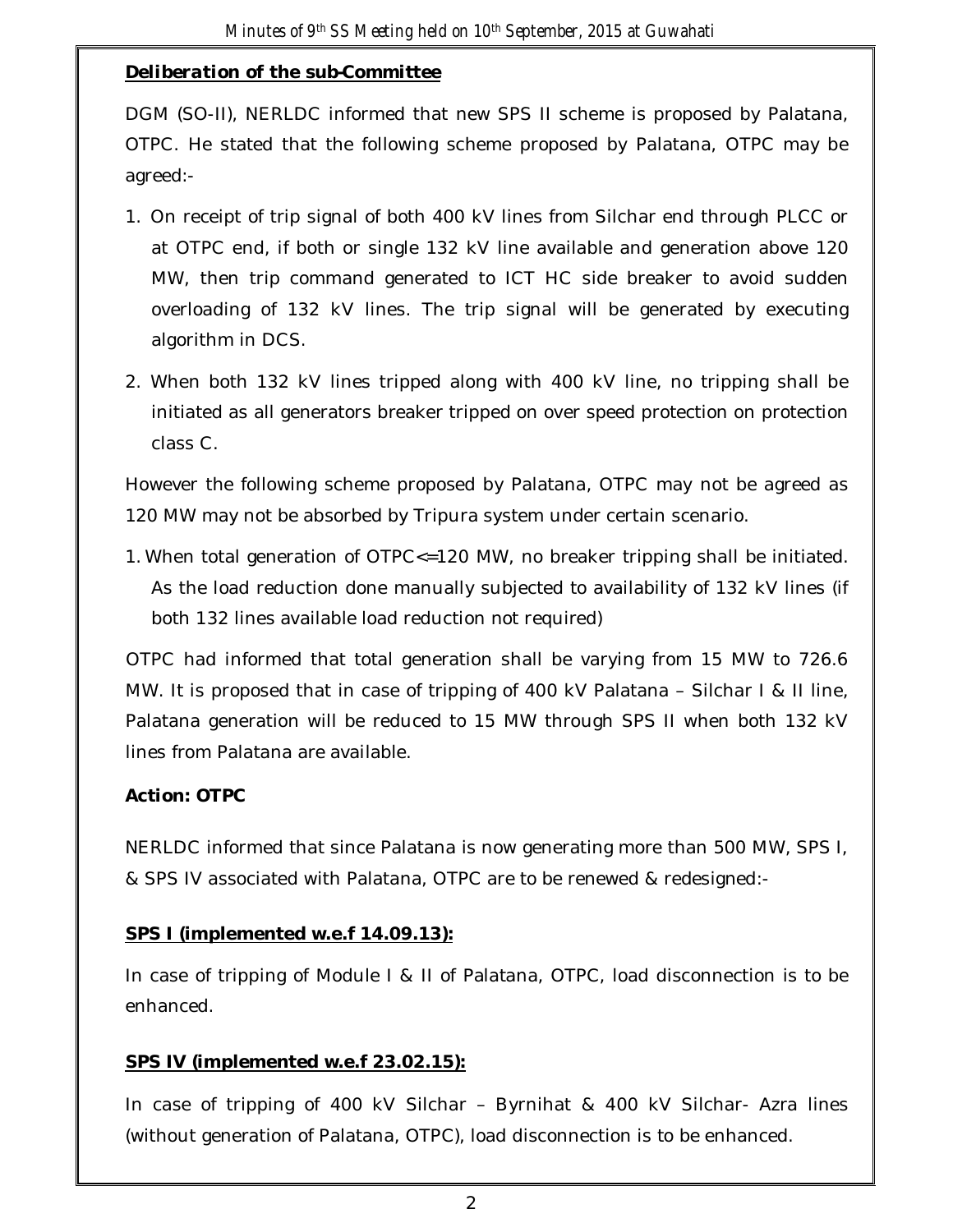Study results carried out by NERLDC is attached in *Annexure -1 (a, b, c & d) of earlier minutes.*

During 7th SS meeting, SE(O) informed that present load disconnection is around 80MW during off-peak and 130MW during peak. He enquired from NERLDC the new quantum load disconnection proposed by them.

DGM (SO-II), NERLDC informed that the new enhanced load is around 180 MW/130 MW in both peak/off-peak which is required for safety, secure & reliable operation of the grid.

NERLDC gave presentation on enhancement of load shedding through SPS I/SPS IV related to tripping of Palatana machines. DGM (SO-II), NERLDC informed that Palatana is generating more than 550 MW. In case of tripping of Palatana machine with more than 550 MW generation, SPS I / SPS IV related load disconnection amount is not sufficient for safe, secure & reliable grid operation. It is required to enhance SPS I / SPS IV related load disconnection. SPS I / SPS IV related load disconnection may be enhanced if 132/33 kV, 2x50 MVA transformers at Silchar & 132 kV Aizwal – Lungmual line also disconnected through these SPS.

P&E, Mizoram informed that 132 kV Aizwal – Lungmual line may be opened through SPS I / SPS IV in case of tripping of Palatana machines.

MSPCL is requested to connect radial load of around 35 MW at 132/33 kV, 2x50 MVA transformers at Imphal. NERTS, POWERGRID was requested to explore the implementation of SPS I / SPS IV based load disconnection through these elements also.

AGM, LDC, AEGCL suggested to disconnect the ICT at Silchar instead of increasing the number of feeders to be disconnected and this requires many wiring activities and the scheme may not work properly during real time contingency.

All members agreed to the proposal of Assam and members requested NERLDC to carry out the system study for above proposal. Members also requested NERTS to check the alternate feasibility for additional wiring in case load enhancement by disconnecting at Imphal S/S & Luangmual S/S of POWERGRID is required.

During 8th SS Meeting, GM (AM) added that unless all the links are covered by OPGW it would not be possible to implement SPS through PLCC.

DGM (SOII), NERLDC informed that OPGW work of 400 kV Silchar – Imphal D/C lines (Charged at 132 kV) is under progress.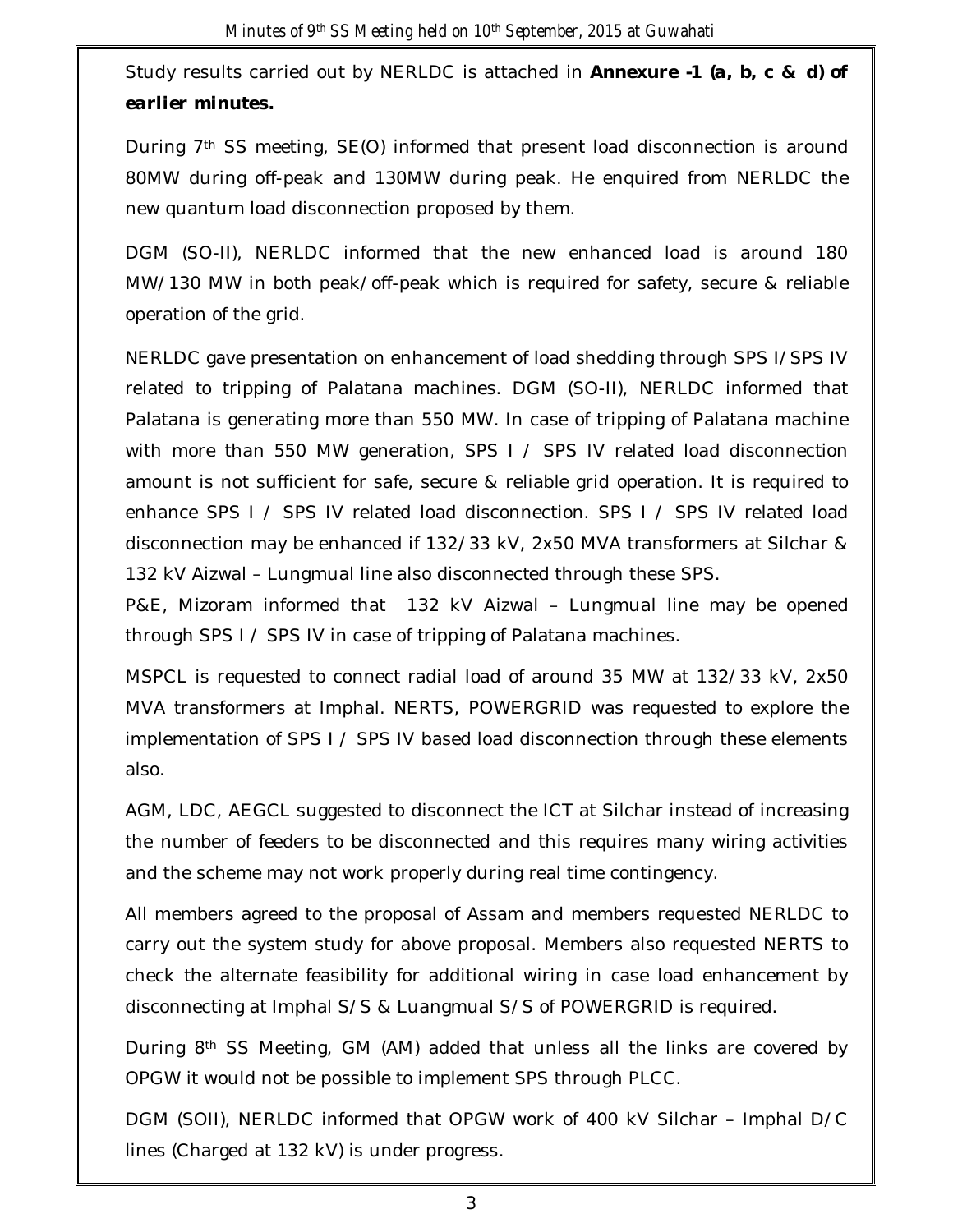The Sub-committee requested NERTS to check the feasibility at Silchar so that the scheme can be implemented at the earliest.

DGM (AM) stated that feasibility report above will be sent shortly to NERLDC/NERPC.

### *Deliberation of the sub-Committee*

DGM (AM) stated that scheme was exhausted. DGM (AM) further stated the scheme would be implemented after getting more channels.

#### *Action: NERTS, POWERGRID*

# **2. Assessment of Inter State Total Transfer Capability (TTC), Transmission Reliability Margin (TRM) and Available Transfer Capability (ATC) by SLDC on respective Inter-State Transmission Corridor:**

As per Clause No. 4.1 of 'Detailed Procedure for Relieving Congestion in Real Time Operation', SLDC shall assess TTC, TRM and ATC on it's inter-state transmission corridor considering a mesh intra-state corridor for import or export of power with the Inter-state Transmission system (ISTS).

SLDCs of NER are requested to assess the above on monthly basis, 5 months in advance (eg: TTC/TRM/ATC for the month of November to be calculated by 15th of July), for further assessment of TTC, ATC and TRM of NER –ER corridor by NERLDC and for assessment of TTC / ATC for a group of control areas, individual control areas with the region and state-control-area to state-control-area by NERLDC, if required.

During 111st OCC meeting, NERLDC requested SLDCs of NER once again for submission of study results of peak & off peak scenarios related to assessment of TTC, TRM & ATC on respective Inter State Transmission Corridor on monthly basis for 5th month by 15th of the month by them. NERLDC requested to identify the persons of each SLDC of NER who will conduct system study of their system.

The names of following officers who are carrying out the system studies were furnished by the constituents.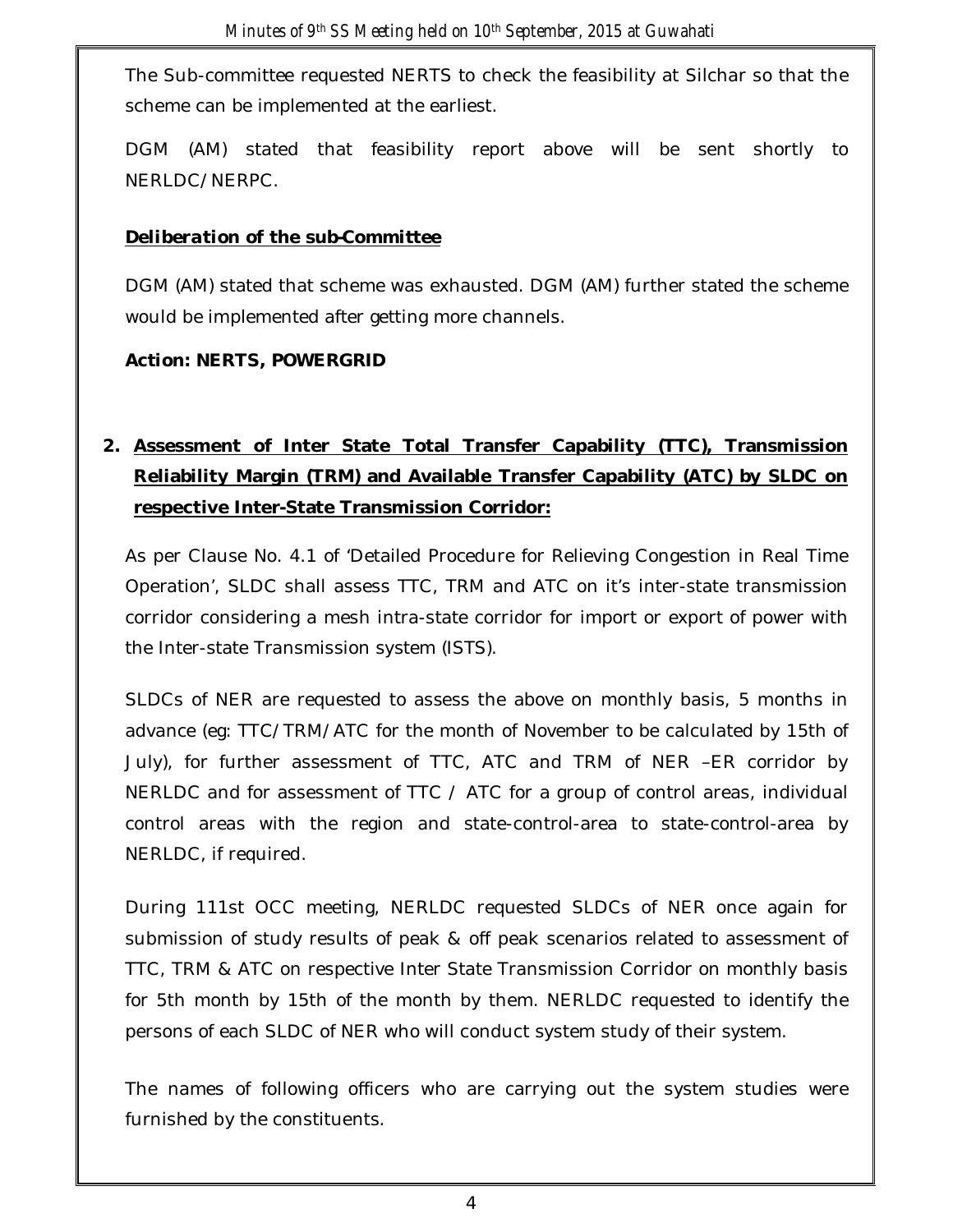| Constituent | Name of Nodal<br><b>Officer</b> | <b>Contact No</b> | Email id:                       |  |
|-------------|---------------------------------|-------------------|---------------------------------|--|
|             |                                 |                   |                                 |  |
| Ar. Pradesh | Domo Kamduk                     | 09436671717       | sldcitnagar@gmail.com           |  |
| Assam       | Nabajyoti Patir                 | 09612950771       |                                 |  |
| Manipur     | S.J. Kumar Sharma               | 09436144113       | sldcmanipur@gmail.com           |  |
| Mizoram     | Zoramdina                       | 08415901755       | sldc mizoram@<br>rediffmail.com |  |
| Meghalaya   | D.J. Lyngdoh                    | 09863063375       | davidjeremy123@yahoo.co.in      |  |
| Nagaland    | Rokobeito Iralu                 | 09436832020       | sldc.ngl@gmail.com              |  |
| Tripura     | <b>Mrinal Paul</b>              | 09436137022       | mrinalpaulnit@gmail.com         |  |

*Minutes of 9 th SS Meeting held on 10th September, 2015 at Guwahati*

#### *Deliberation of the Sub-Committee*

*The Sub-committee decided to drop this agenda item, since all the names & contact numbers of Nodal Officer has been received from all constituents. Further, the Sub-committee decided that above Nodal Officers should carry out the study and assess TTC, TRM and ATC on it's inter-state transmission corridor considering a mesh intra-state corridor for import or export of power with the Inter-state Transmission system (ISTS) every month.*

**NERLDC have assessed TTC of each control area of NER for January'16 which is given below and the same has been emailed to SLDCs of NER. States may check the TTC of their control areas as computed by NERLDC and issue comments, if any by 20th September'15. If no comments received from any states TTC, ATC & TRM figures of States control area and group of control areas will be finalized and may be uploaded in NLDC website, if required.**

|                  | <b>State</b>         | <b>OFFPEAK Case</b>                                             |                                        | <b>PEAK Case</b>                                                |                                        |
|------------------|----------------------|-----------------------------------------------------------------|----------------------------------------|-----------------------------------------------------------------|----------------------------------------|
| SI.<br><b>No</b> |                      | Contingency                                                     | Total<br><b>Transfer</b><br>Capability | Contingency                                                     | Total<br><b>Transfer</b><br>Capability |
|                  | Arunachal<br>Pradesh | N-1 of 132/33 kV, 2x16<br>MVA Transformers at<br>Deomali        | 165                                    | N-1 of 132/33 kV,<br>2x16 MVA<br>Transformers at<br>Deomali     | 165                                    |
| $\mathcal{D}$    | Assam                | N-1 of 220/132 kV,<br>3x100 MVA<br>transformers at<br>Sarusajai | 1175                                   | N-1 of 220/132 kV,<br>3x100 MVA<br>transformers at<br>Sarusajai | 1295                                   |
| 3                | Manipur              | N-1 of 132 kV Imphal<br>(PG) - Imphal D/C                       | 260                                    | N-1 of 132 kV Imphal<br>(PG) - Imphal D/C                       | 260                                    |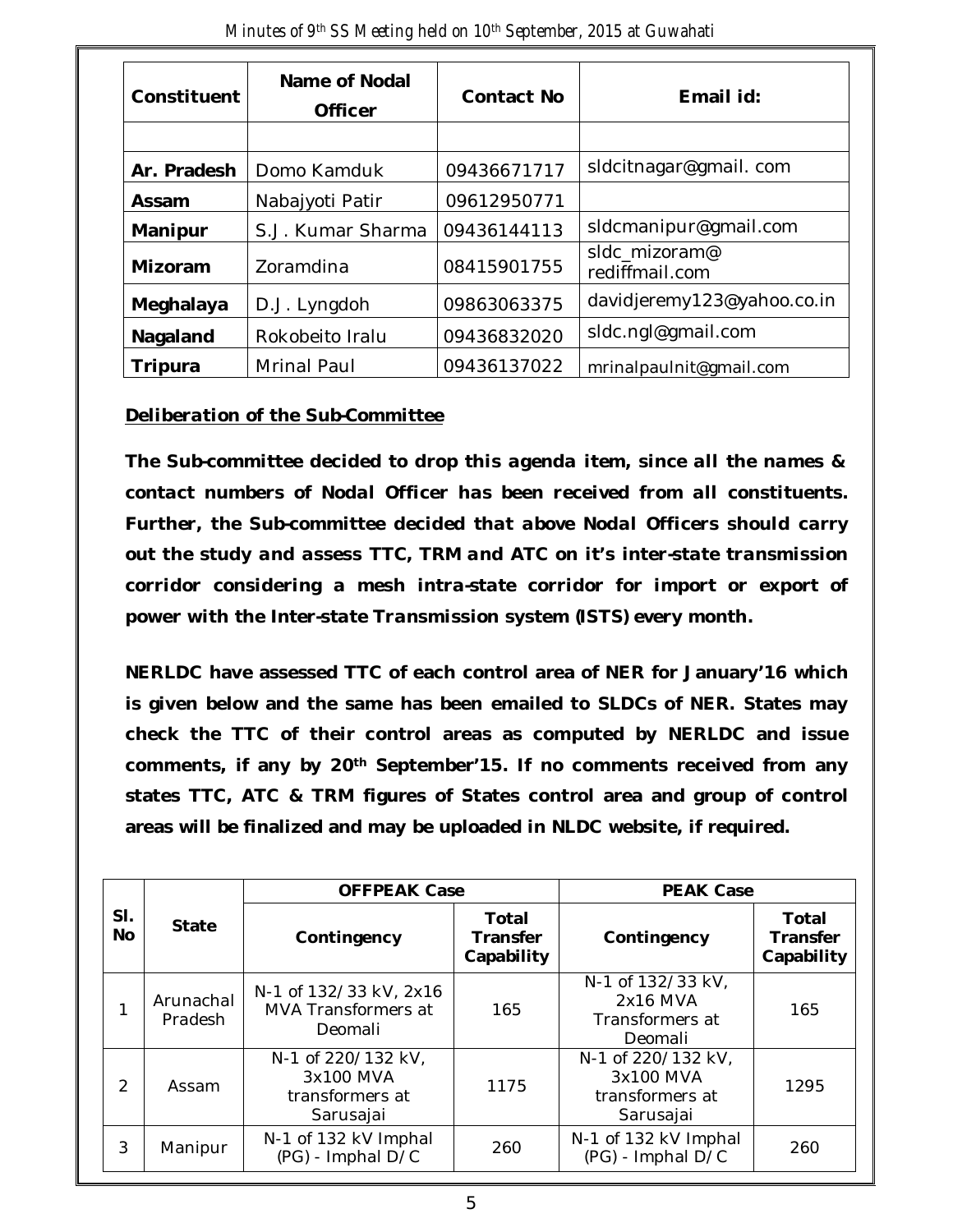| 4 | Meghalaya | N-1 of 132 kV Killing-<br>Epip II D/C                                                 | 250 | N-1 of 132 kV Killing-<br>Epip II D/C                                                     | 250 |
|---|-----------|---------------------------------------------------------------------------------------|-----|-------------------------------------------------------------------------------------------|-----|
| 5 | Mizoram   | N-1 of 132/33kV, 12.5<br>MVA transformer at<br>Luangmual/Zimabawk/<br>Serchip/Lunglei | 98  | N-1 of 132/33kV,<br>12.5 MVA transformer<br>at Luangmual/<br>Zimabawk/Serchip/<br>Lunglei | 98  |
| 6 | Nagaland  | N-1 of 132/66 kV, 25<br>MVA tranformer at<br>Mokokchung                               | 97  | N-1 of 132/66 kV, 25<br>MVA tranformer at<br>Mokokchung                                   | 97  |
|   | Tripura   | N-1 of 132 kV Palatana -<br>Udaipur S/C                                               | 130 | N-1 of 132 kV<br>Palatana - Udaipur<br>S/C                                                | 126 |

*Minutes of 9 th SS Meeting held on 10th September, 2015 at Guwahati*

*The Sub-committee requested all the constituents to check the data prepared by NERLDC and give their comments/observations by 20.09.2015, else, the data is taken as final.*

#### **3. Load-ability of 132 kV Lumnsnong – Panchgram Line:**

It has been observed from system study that 132 kV Badarpur – Khliehriat line will be highly loaded in case of 700 MW Palatana generation. To reduce the loading of 132 kV Badarpur – Khliehriat line, 132 kV Lumnsnong – Panchgram Line is to be connected in loop. However, it has been seen that loading of 132 kV Lumshnong – Panchgram Line will be around 80 MW in case of tripping of 132 kV 132 kV Badarpur – Khliehriat line. Hence, loading capacity of 132 kV Lumnsnong – Panchgram Line is to be enhanced.

It was discussed during 98th, 99th, 100th, 101st & 102nd OCC meetings.

The Sub-committee requested to AEGCL and MePTCL to take up the necessary action accordingly.

#### *Deliberation of the sub-Committee*

*Members suggested to refer the item to the next 113rd OCC scheduled to be held on 11.09.2015.* 

**4. Submission of Detailed scheme and Schematic diagram of each SPS in NER:** SPS document of NER is updated on monthly basis for which details of SPS scheme, Date from which it is effective, Schematic Diagram of SPS are required. At

present 9 no of SPS are in service in NER grid which can be categorized as: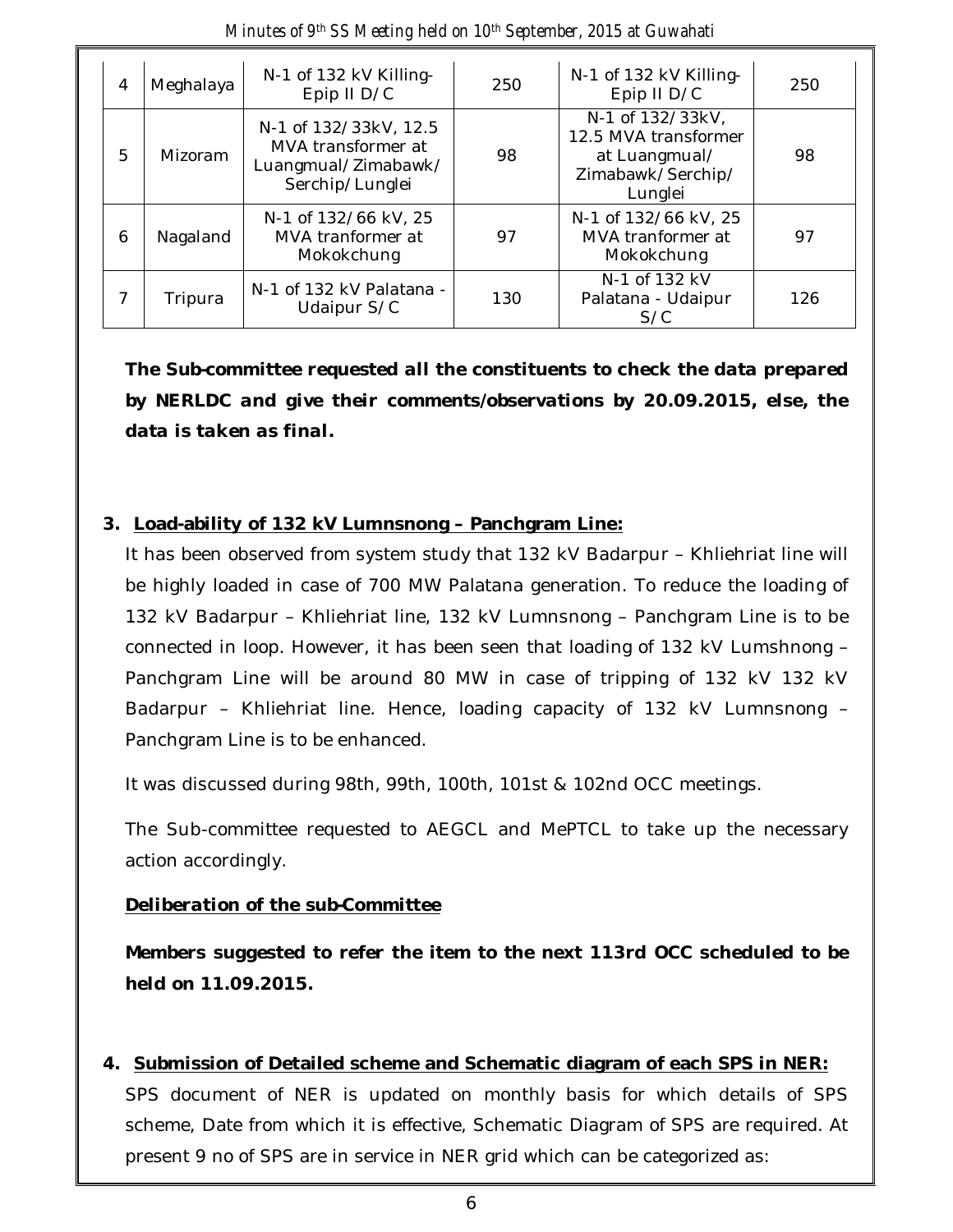#### **a. Tripping of critical line(s) / corridor**

- i. Tripping of 400 kV Silchar- Palatana D/C lines
- ii. Tripping of 400 kV Silchar Azara S/C and 400 kV Silchar Byrnihat S/C lines with no generation in Palatana
- iii. Tripping of 132 kV Umiam Stg-I to Umiam St-III D/C lines
- iv. Tripping of 400/132 kV, 2x200 MVA ICTs at Silchar (PG)
- v. Tripping of one of 3x100 MVA ICT at Sarusajai.

### **b. Safe evacuation of generation**

- i. Tripping of 400 kV Silchar Azara S/C and 400 kV Silchar Byrnihat S/C lines with 1st Module Palatana CCGT
- ii. Generation evacuation of AGTPP

# **c. Overloading of Transformers / Critical line(s)**

- i. Overloading of 220 kV Salakati BTPS D/C lines
- ii. SPS associated with more than 60 MW loading from LV to HV side of Azara ICTs

#### **d. For Reliable operation of Grid**

i. Tripping of 1st Module of Palatana CCGT

MePTCL has furnished details of SPS scheme, Schematic Diagram of SPS as in Sl. No. a(iii).

# *Deliberation of the sub-Committee*

*AEGCL, POWERGRID & NEEPCO agreed to furnish the information to NERLDC/NERPC soon.* 

# **5. Constraint in inter-state corridor & intra-state elements of Tripura System in case of exporting 100 MW power to Bangladesh under certain scenarios:**

It has been agreed to provide 100 MW power to Bangladesh through 132 kV Surjamaninagar (TSECL) – Comilla (Bangladesh) D/C lines.

Presently, one circuit of 400 kV Palatana – Surjamaninagar D/C (Charged at 132 kV) & One 400/132 kV, 125 MVA ICT at Palatana are under operation. Other circuit of 400 kV Palatana – Surjamaninagar D/C (Charged at 132 kV) could not be completed yet since the bay originally designated for this line was used by 132 kV Palatana – Udaipur line (which was used by Palatana for drawing start-up power in commissioning phase).

It has been observed from system study results that there will be constraint in inter-state corridor & intra-state elements of Tripura System in case of exporting 100 MW power to Bangladesh under certain scenarios.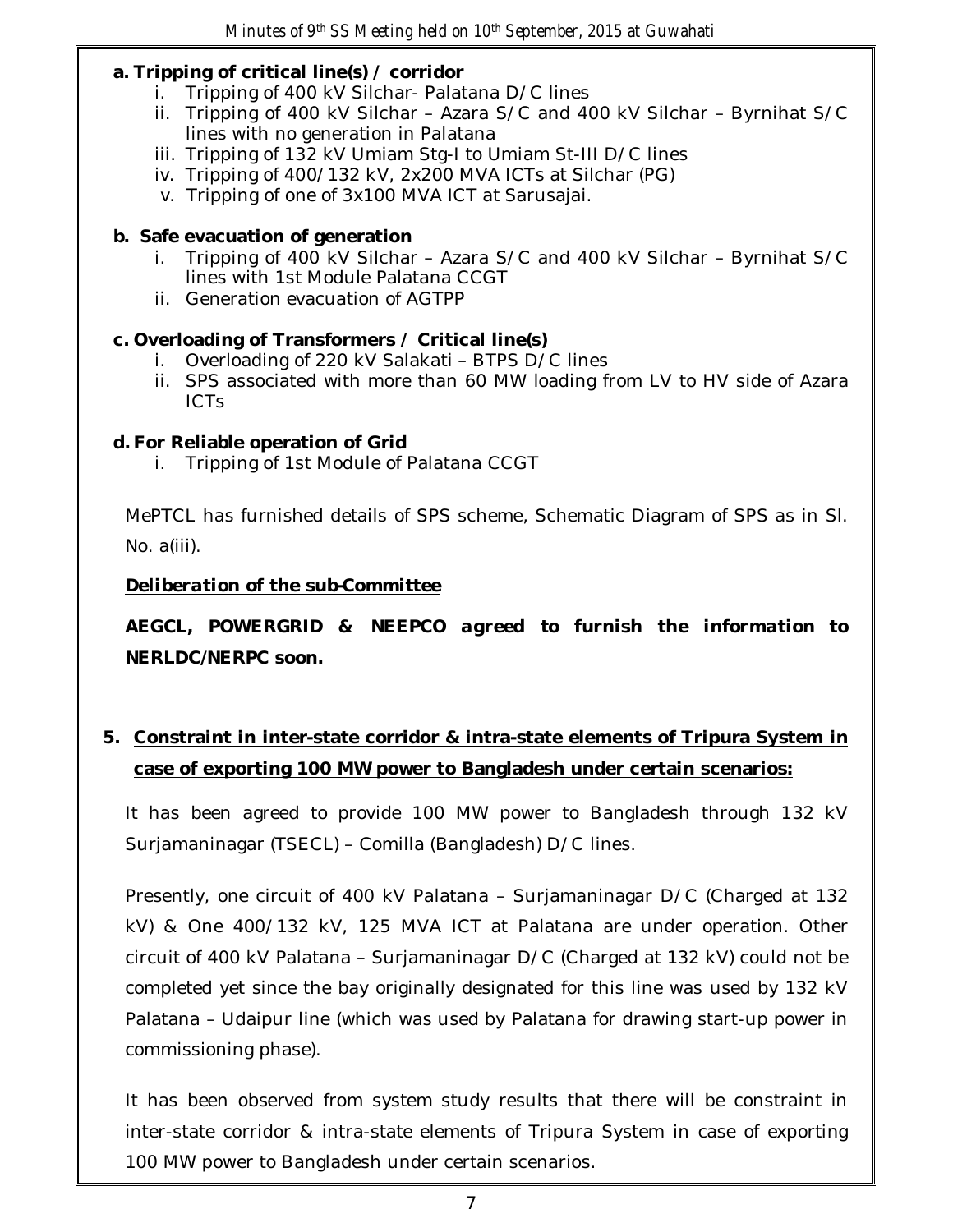To address these constraint, it is required to expedite commissioning of 2nd 400/132 kV, 125 MVA ICT at Palatana & second circuit of 400 kV Palatana – Surjamaninagar(TSECL) D/C (Charged at 132 kV) for short term measures and to commission of 400 kV Palatana – Surjamaninagar (TBCB) D/C line & 400/132 kV, 2x315 MVA ICT at Surjamaninagar(TBCB) & 132 kV Surjamaninagar(TSECL) – Surjamaninagar (TBCB) D/C line with high capacity/HTLS.

During 5th Standing Committee Meeting held at Imphal on 08.08.15, OTPC informed that procurement of 2nd ICT at Palatana is under progress. During 5th Standing Committee Meeting, Director, CEA stated that about 100 MW power is planned to be exported to Bangladesh from Tripura by December, 2015 and for reliable transfer of power to Bangladesh both the circuits from Palatana to Surajmaninagar are required. He requested TSECL to disconnect their 132 kV line to Udaipur from Palatana so that the other circuit of Palatana-Surajmaninagar can be connected. Construction of 3rd 132 kV line bay at Palatana was approved in this meeting.

# *Deliberation of the sub-Committee*

*Members suggested to refer the item to the next 113rd OCC scheduled to be held on 11.09.2015.* 

# **6. Enhancement of Transformation capacity of 400/132 kV Silchar substation:**

Installation of 3rd 400/132 kV, 315 MVA transformer at Silchar along with associated bays in GIS by POWERGRID was approved in 5th Standing Committee Meeting held at Imphal on 08.08.15.

It has been observed from system study that transformation capacity of 400/132 kV Silchar substation is to be enhanced for exporting power to Bangladesh under certain condition.

It is requested to expedite commissioning of 3rd 400/132 kV, 315 MVA transformer at Silchar.

# *Deliberation of the sub-Committee*

DGM (AM) informed that the issue of 3rd ICT above has just been approved in the 5<sup>th</sup> Standing Committee and subsequently in 15<sup>th</sup> NERPC meetings, hence, the matter will be intimated and reviewed in due course.

*The Sub-committee noted as above.*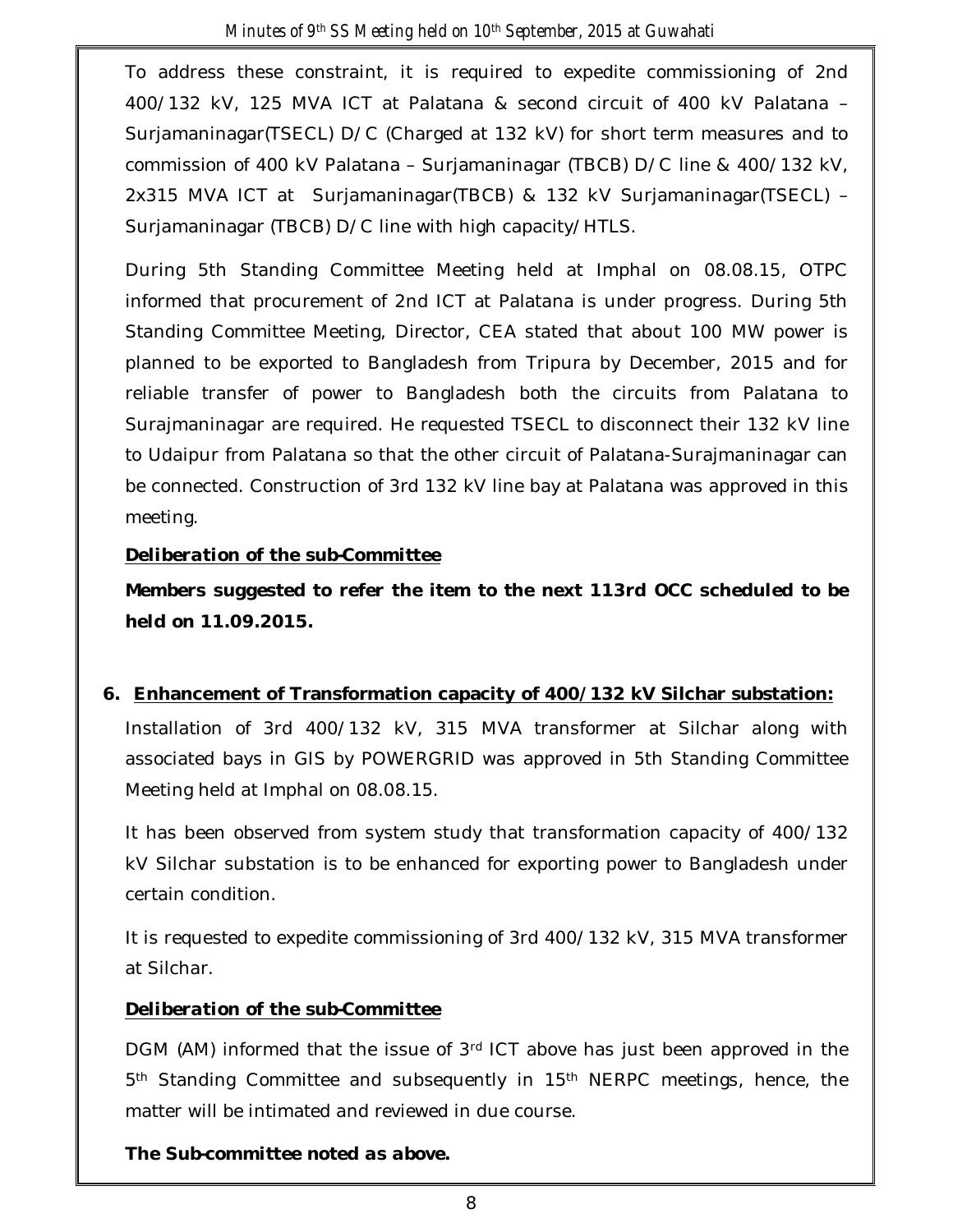# **7. Construction of new lines & re-conducting of the lines for evacuation of power from 4x21+2x25.5 MW AGTPP:**

Construction of 132 kV D/C lines with high capacity HTLS conductor (equivalent to single moose) from AGTPP to P. K. Bari (under TBCB) was approved in 5th Standing Committee Meeting held at Imphal on 08.08.15. Re-conductoring of Agartala-Agartala 132 kV D/C lines (by POWERGRID) was approved in 4th Standing Committee Meeting held at Guwahati on 13.12.14.

These lines are required for evacuation of power from 4x21+2x25.5 MW AGTPP. STG I & STG II of AGTPP are under commercial operation.

# *Deliberation of the sub-Committee*

DGM (AM) informed that the issue of construction of 132 kV D/C lines with high capacity HTLS conductor (equivalent to single moose) from AGTPP to P. K. Bari (under TBCB) was approved in 5th Standing Committee Meeting and subsequently in 15th NERPC meetings, hence, the matter will be intimated and reviewed in due course.

*The Sub-committee noted as above.* 

# **8. Formation of 2nd node of NER-ER corridor:**

It was agreed in 5th Standing Committee Meeting held at Imphal on 08.08.15 that there is a need for 2nd 400 kV AC node for interconnection with national grid and detailed studies are required to be carried out to identify the second node and its inter-connection with the national grid. In this meeting, it was proposed to bypass of Balipara-Bongaigaon 400 kV D/C quad line with series compensation at Bongaigaon, connect Bonagigaon – Alipurduar 400 kV D/C quad line after completion of LILO work of 400 kV Bongaigaon – Binaguri 400 kV D/C quad lines at Alipurduar & terminated to Alipurduar.

It is requested to expedite commissioning of LILO work of 400 kV Bongaigaon – Binaguri 400 kV D/C quad lines at Alipurduar.

# *Deliberation of the sub-Committee*

DGM (AM) informed that the issue of construction of 2<sup>nd</sup> Node of NER-ER corridor was discussed during the 5<sup>th</sup> Standing Committee Meeting and it was informed that one pole of  $\pm$  800 kV HVDC Biswanath Chariali-Agra line is expected to be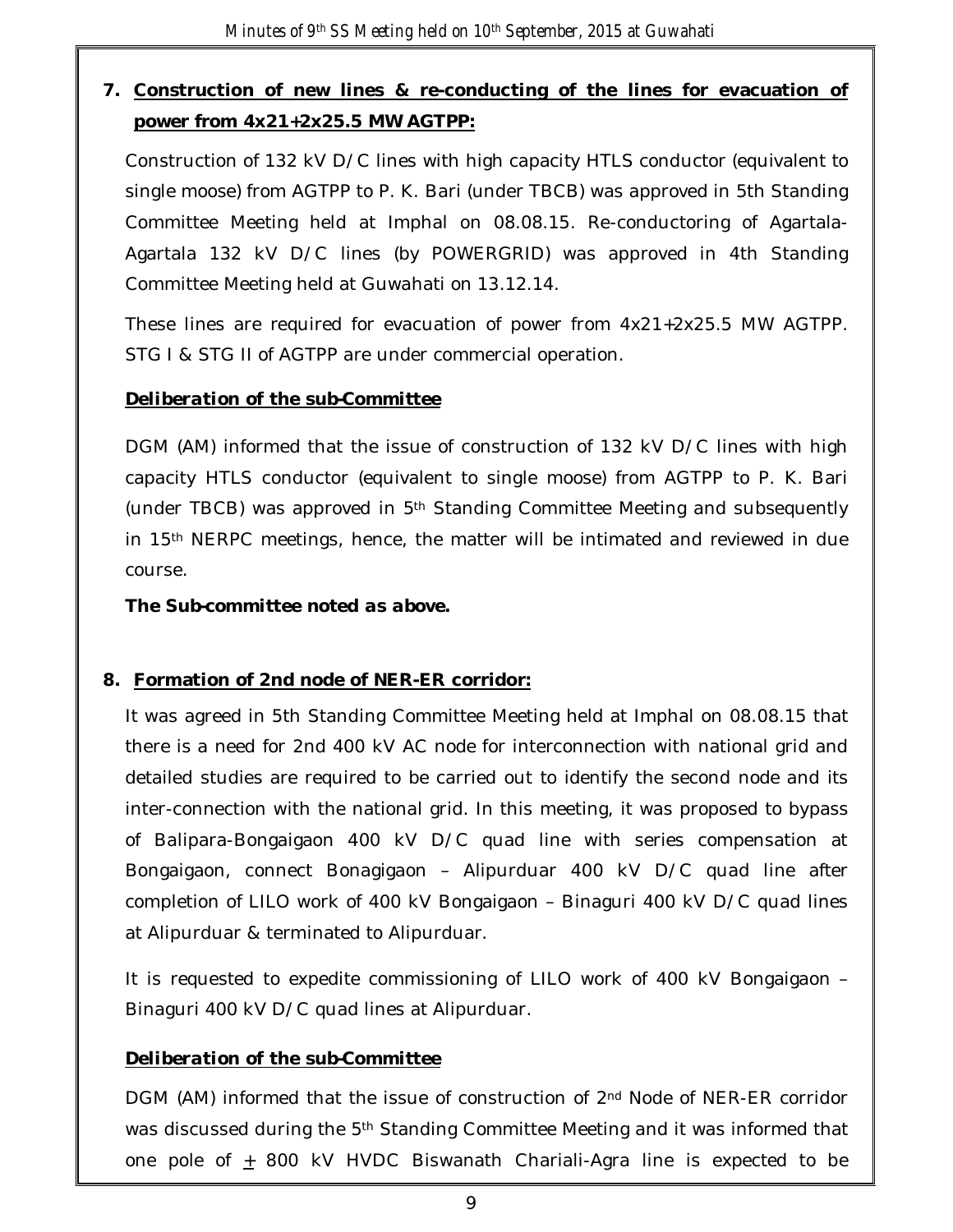commissioned shortly. This HVDC has the provision of operation in reverse mode also. In the event of outage of Bongaigaon S/s, the power to the NER can be supplied though reverse mode operation of this HVDC. Hence, the matter will be reviewed in due course.

DGM(SOII) requested to monitor the progress of LILO of 400 kV Bongaigaon – Binaguri III & IV lines (Quad lines) at Alipurduar on monthly basis.

# *The Sub-committee noted as above.*

# **9. Installation Bus Reactor at Ranganadi:**

Installation of 80 MVAR Bus Reactor at Ranganadi by NEEPCO was approved in 5th Standing Committee Meeting for VAR compensation at Ranganadi.

It is requested to expedite commissioning of 80 MVAR Bus Reactor at Ranganadi by NEEPCO.

# *Deliberation of the sub-Committee*

Sr. Manager, NEEPCO informed that the estimate has been prepared and submitted to Corporate Office for approval and the status will be intimated in the next meeting.

*The Sub-committee noted as above.* 

# **10. Up-gradation of Busbar Scheme of Dimapur, Imphal & Aizwal**

132 kV Dimapur (PG), 132 kV Imphal (PG), 132 kV Aizawl (PG) are important nodes which cater major loads to Nagaland, Manipur and Mizoram respectively. Presently the Busbar Schemes at these substations are Single Main & Transfer Bus Scheme.

The Busbar Schemes at these substations need to be upgraded to Double Main Bus Scheme, in order to improve reliability of Power System of Nagaland, Manipur & Mizoram respectively as well as NER Grid.

# *Deliberation of the sub-Committee*

DGM (AM) informed that Up-gradation of Double Main Bus Scheme is planned at Aizawl since it has completed more than 25 years of service, whereas, at Dimapur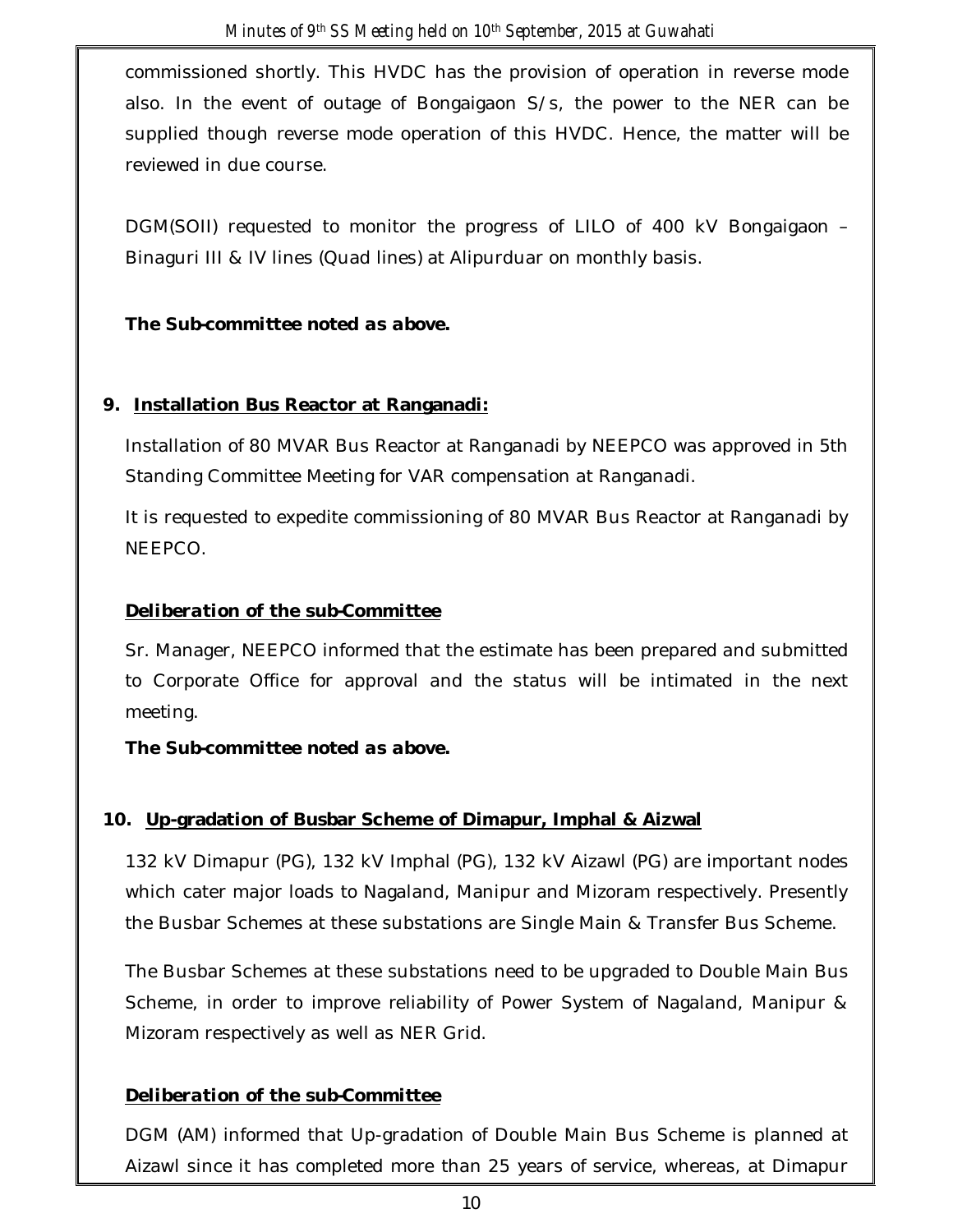and Imphal they have to review after 25 years, else CERC will not accept the proposal.

*The Sub-committee noted as above.* 

# **11. Installation of 220kV, 20 MVAR Bus Reactor at AGBPP**

DGM (AM) informed that 220 kV, 20 MVAR Bus Reactor at AGBPP will be installed within 3-4 months.

*The Sub-committee noted as above.* 

# **Date and Venue of next PCC**

It is proposed to hold the 10<sup>th</sup> SS meeting of NERPC in the first week of October, 2015. The exact venue will be intimated in due course.

The meeting ended with thanks to the chair

\*\*\*\*\*\*